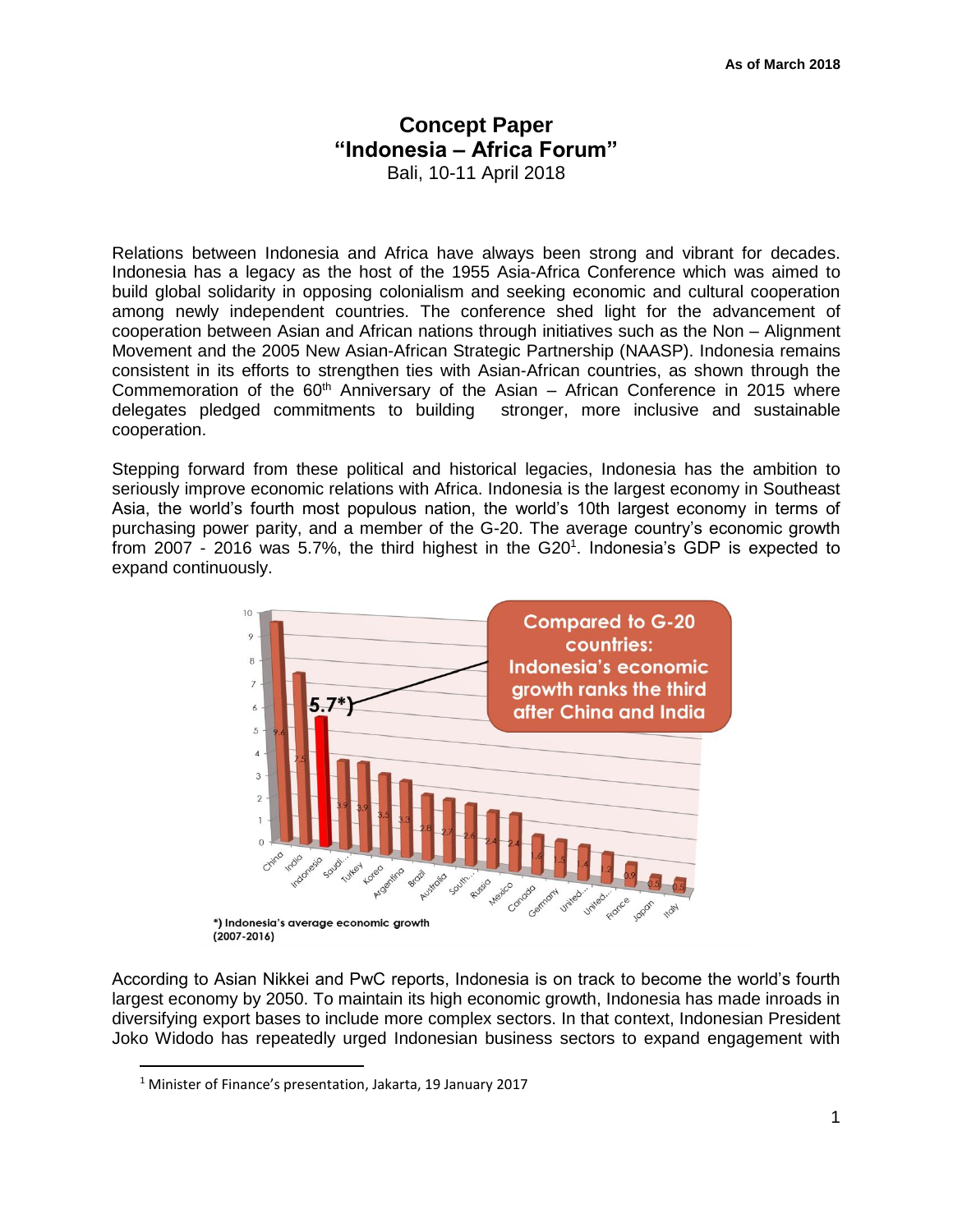emerging countries, such as Africa, including at the recent G20 Leaders' Retreat in Hamburg, in which the President stated Indonesia's support for the G20 Africa Partnership and the achievement of Agenda 2063 in Africa through Compact with Africa. The importance of economic partnership between African countries and Indonesia is also highlighted within IORA cooperation to achieve a sustainable and equitable growth for all.



Recent economic indicators have clearly shown Africa's potential. The economy of sub-Saharan Africa grew around 3.5% in 2016, the second highest in the world after Asia<sup>2</sup>. In 2020, according to IMF, Africa is the 2nd largest continent that enjoys high growth of 4.3%<sup>3</sup>. Furthermore, in terms of population, approximately 62% of the African population is under 25 years-old, meaning that there will be an abundant work force that can help increase Africa's economic growth even higher. It is predicted that in 2034, Africa is expected to have the world's largest working-age population of 1.1 billion<sup>4</sup>. Currently, there is around a 330 million middle class population in Africa that has increasingly stronger purchasing power<sup>5</sup>. Reinforcing the positive outlook for growth is a continuing rise in infrastructure investment among African countries. Spending on infrastructure has doubled over the past decade, and now stands at 3.5% of GDP<sup>6</sup>.

Understanding these realities, Indonesia believes that it is a right time for Indonesia and Africa to strengthen economic cooperation. The 2016 trade exchange between Indonesia and Africa reached USD 7.66 billion<sup>7</sup> and there is still a lot of room for economic potential among the two entities.

 $\overline{a}$ 

<sup>2</sup> <http://www.worldbank.org/en/publication/global-economic-prospects>

<sup>3</sup> <https://www.weforum.org/agenda/2016/05/what-s-the-future-of-economic-growth-in-africa/>

<sup>4</sup> <https://www.weforum.org/agenda/2016/05/what-s-the-future-of-economic-growth-in-africa/>

<sup>5</sup> [https://www.afdb.org/en/news-and-events/africas-middle-class-triples-to-more-than-310m-over-past-30](https://www.afdb.org/en/news-and-events/africas-middle-class-triples-to-more-than-310m-over-past-30-years-due-to-economic-growth-and-rising-job-culture-reports-afdb-7986/) [years-due-to-economic-growth-and-rising-job-culture-reports-afdb-7986/](https://www.afdb.org/en/news-and-events/africas-middle-class-triples-to-more-than-310m-over-past-30-years-due-to-economic-growth-and-rising-job-culture-reports-afdb-7986/)

<sup>&</sup>lt;sup>6</sup> <https://www.weforum.org/agenda/2016/05/what-s-the-future-of-economic-growth-in-africa/>

<sup>7</sup> [http://www.kemendag.go.id/id/economic-profile/indonesia-export-import/balance-of-trade-with-trade](http://www.kemendag.go.id/id/economic-profile/indonesia-export-import/balance-of-trade-with-trade-partner-country)[partner-country](http://www.kemendag.go.id/id/economic-profile/indonesia-export-import/balance-of-trade-with-trade-partner-country)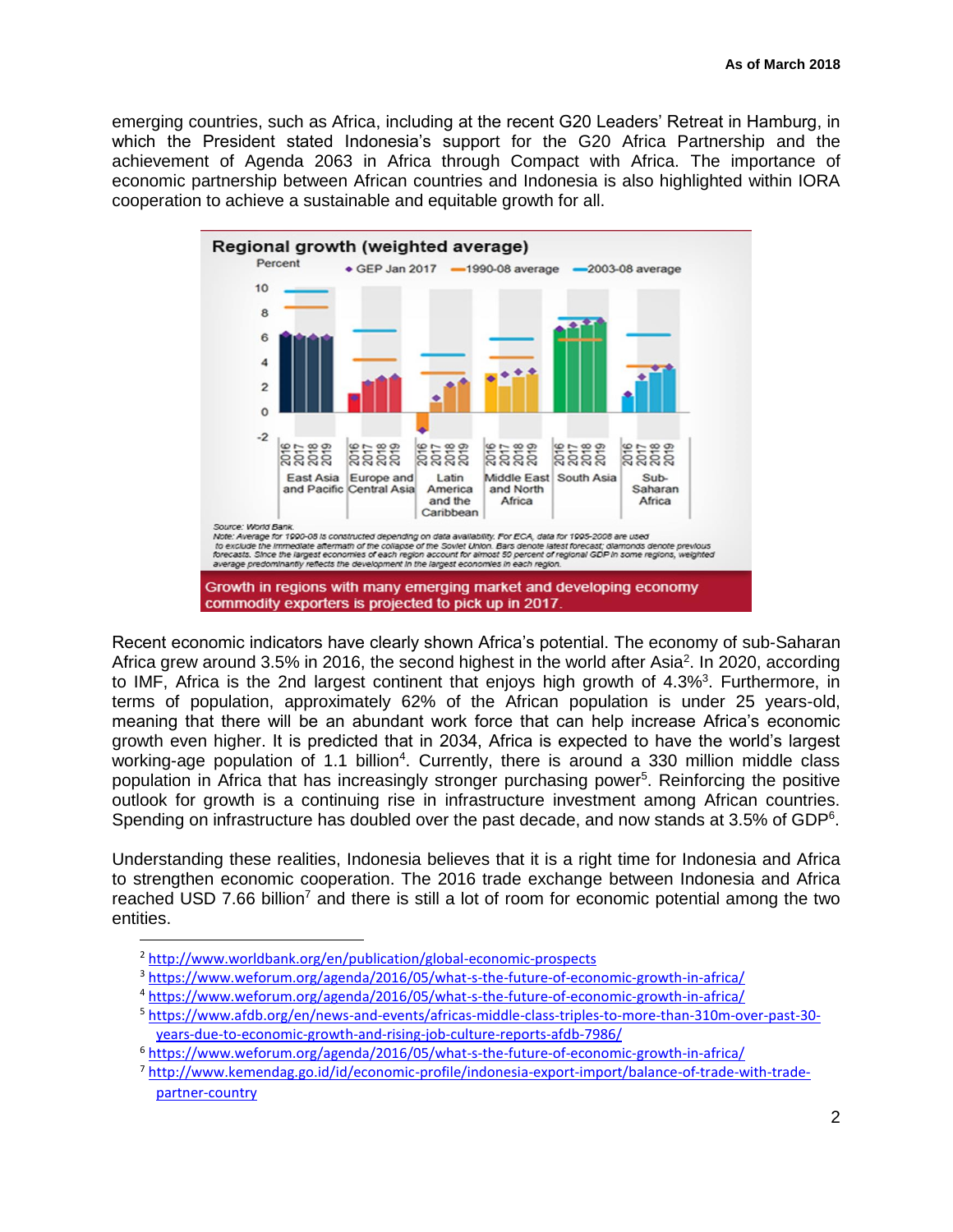To realize all economic potential, it is important to generate possible economic cooperation through a forum that targets all relevant stakeholders, encompassing government, business and other private sectors. In this connection, we would like to organize, "**Indonesia-Africa Forum**" on 10 – 11 April 2018 in Bali Nusa Dua Convention Center, Nusa Dua, Bali, Indonesia.

## **Program description**

The forum aims to explore various economic opportunities, to strengthen technical cooperation, and to enhance existing partnership between both sides. It intends to provide a unique opportunity for around 550 people of the business society, high level government officials and other attending stakeholders, to gather, interact and explore ways to establish concrete economic cooperation and expand business networks.

The forum will be held for two days. On the first day of this event, President of Indonesia H.E. Joko Widodo is scheduled to deliver remarks. The President will witness the signing of business and trade deals between Indonesian companies and African counterparts.

On the same day, the forum will hold panel discussions featuring prominent Indonesian, African and international policy makers under the main theme, "Developing sustainable trade and investment cooperation between Indonesia and Africa", which will be divided into five sessions as follows:

### (i) Agriculture

Agriculture is an important sector for both sides. With its vast and abundant fertile soil, Indonesia is a major global key producer of a wide variety of tropical agricultural products. Palm oil is particularly important to Indonesia, as the country is the world's biggest producer of the commodity, providing about half of the world's supply. For Africa, agriculture accounts for up to 60 % of all jobs on the continent and more than 50% of GDP in many African countries. In this sense, discussion on sustainable and holistic agriculture management is crucial for both sides' economic and social benefits.

# (ii) Financing facility

Understanding that financing is one of the key components in trade and investment cooperation, Indonesia continuously explores innovative ways to strengthen economic relations with African countries. One example is that since 2015, Indonesia has been implementing the National Interest Account (NIA) program to boost Indonesia's trade and investment, particularly to untapped markets, including Africa. Under the NIA program, the government allocated Rp 1,3 trillion (approximately USD 96 million) for trade financing with Africa until 2022 and is planning to enhance the budget in the future. To date, a number of trade activities with Africa have been already funded through NIA. The Indonesian government is also considering the possibility of establishing a mechanism that can enhance Indonesian investment in African continent through sort of counter trade financing scheme.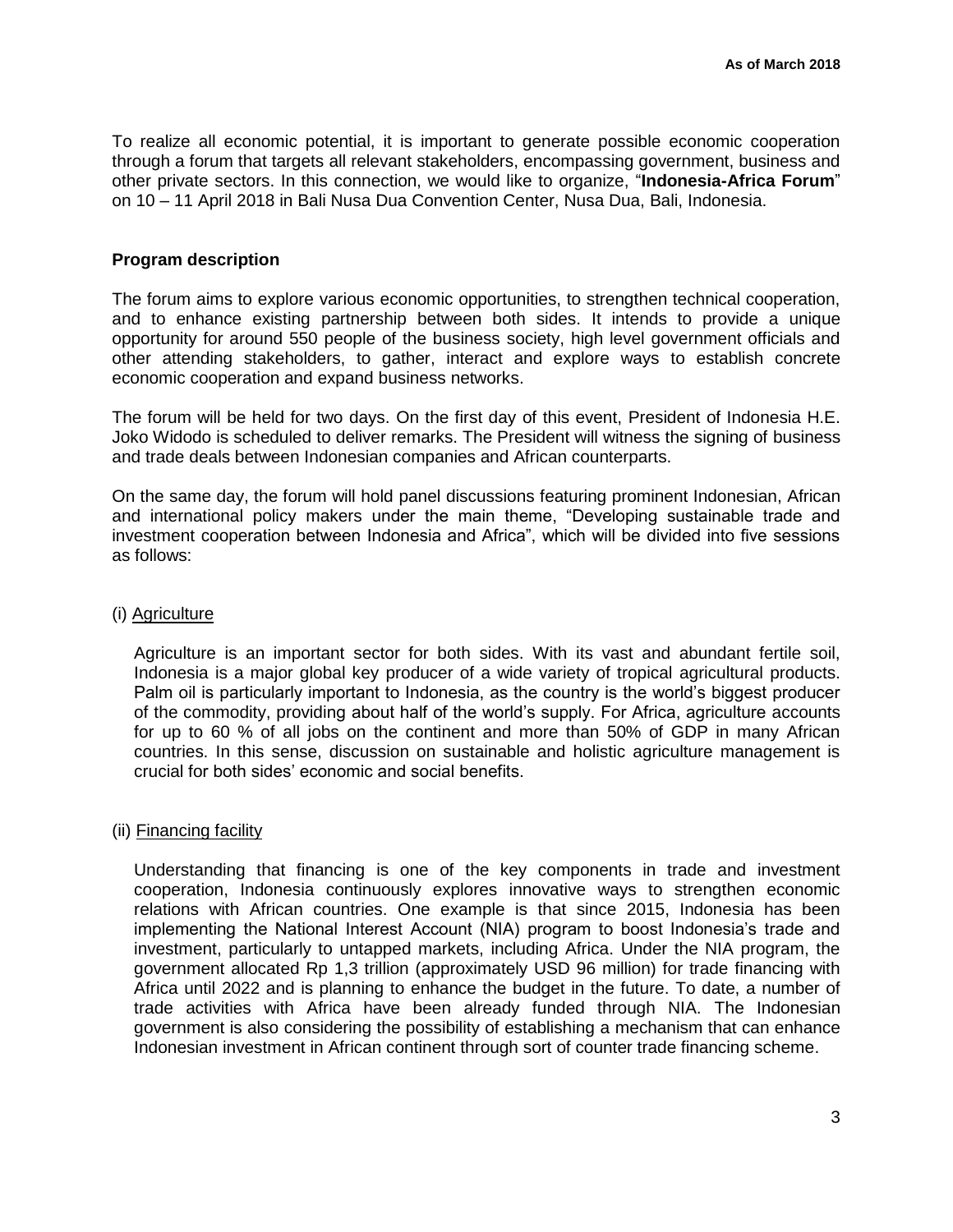## (iii) Strategic industries and construction

Indonesia's state-owned enterprises (SOEs) recently played a critical role in boosting trade and investment in Africa. The main activities of these SOEs are especially in the field of strategic industries and construction. Currently, Indonesia's trade in these two fields are in the amount of around USD 144 million, with a potential upcoming cooperation of more than USD 320 million. The transactions are mainly dominated by the trade of Indonesia's airplanes, construction, locomotives and wagons, military vehicles, various types of ships and the development of railways.

# (iv) Manufacturing and digital economy

The manufacturing sector plays an important role in Indonesia's economic relations with Africa, therefore, addressing trade and investment barriers such as high tariffs and NTBs are timely for continued cooperation. The discussions to open up both markets through trade agreements such as PTAs in addition to other mechanisms should be further explored, and it is imperative to seek creative ways in order to address the issues. There are currently 25 companies doing business with Africa and we would like to see this number grow in the future, including through Small and Medium Enterprises (SMEs) cooperation.

The inclusion of digital economy as a topic of discussion reflects the fact that both Indonesia and Africa are well positioned to benefit from rapidly accelerating technological change that can unlock growth and leapfrog the limitations of physical infrastructure. In that context, Indonesia has become one of the hottest start-up hubs in the world, pocketing around \$160.7 million in investment. The Indonesian economy is moving steadily to further digitalization, as Indonesian internet users are expected to jump from a current 92 million to 215 million in 2020. In Africa, at the same time, penetration of internet is expected to hit at least the 50% mark in 2020 from only 2% in 2010.

# (v) Technical cooperation

Discussion on technical cooperation will highlight the principle that Indonesia's engagement with Africa does not merely focus on the economic benefit, but also intends to establish a true partnership for mutual progress. Since the 1980s, Indonesia indeed has delivered technical cooperation to Africa through South-South and Triangular schemes. In line with growingly robust technical cooperation activities, Indonesia supports the program of "Compact with Africa", raised in the G20 Summit to boost development and help prepare the mechanism of infrastructure financing in Africa.

In these discussions, invited participants from Indonesia and African countries will be open to share views and exchange ideas on how to better advance economic relations between the two sides, and how to overcome barriers in economic cooperation, especially in trade and investment.

On the following day, a business forum will take place to discuss thematic issues such as; agriculture (e.g. palm oil), strategic industries (e.g. infrastructure/construction, textile, oil and